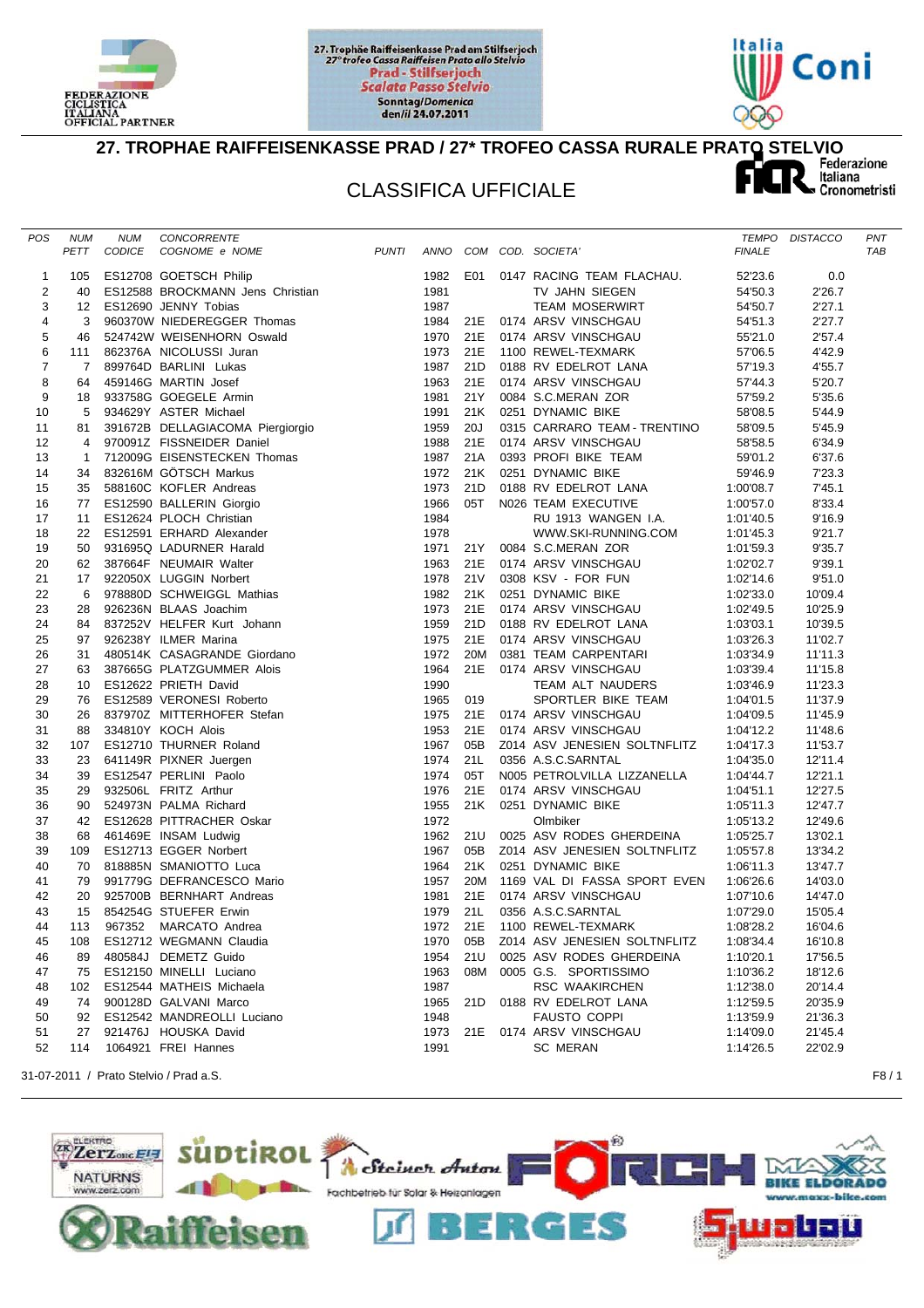|             | <b>NUM</b><br>PETT | <b>NUM</b><br>CODICE | <b>CONCORRENTE</b><br>COGNOME e NOME                  | <b>PUNTI</b> |              |     | ANNO COM COD. SOCIETA'                        | <b>FINALE</b> | TEMPO DISTACCO | PNT<br>TAB |
|-------------|--------------------|----------------------|-------------------------------------------------------|--------------|--------------|-----|-----------------------------------------------|---------------|----------------|------------|
| 53          | 72                 |                      | 387914J STAFFLER Josef                                |              | 1964         | 21D | 0188 RV EDELROT LANA                          | 1:14'54.5     | 22'30.9        |            |
| 54          | 61                 |                      | 984680T GROSS Manfred                                 |              | 1962         | 21L | 0356 A.S.C.SARNTAL                            | 1:17'16.0     | 24'52.4        |            |
| 55          | 110                |                      | 994242Z LUCHETTA Manuela                              |              | 1962         | 21E | 1100 REWEL-TEXMARK                            | 1:17'57.5     | 25'33.9        |            |
| 56          | 150                |                      | KOMPATSCHER Julia                                     |              | 1983         | 21L | 0356 A.S.C.SARNTAL                            | 1:23'02.5     | 30'38.9        |            |
| 57          | 96                 |                      | ES12629 KREUZER Otto                                  |              | 1936         |     | E RACERS AUGSBURG                             | 1:28'49.5     | 36'25.9        |            |
| 58          |                    |                      | 112 022262C SOZZI Silvano                             |              | 1941         | 05T | N029 UDACE TRENTO                             | 1:33'09.6     | 40'46.0        |            |
| 59          | 82                 |                      | 391831K AGNOLIN Franco                                |              | 1958         |     | 21H 104 A.B.C. EGNA NEUMARKT                  | 1:50'25.9     | 58'02.3        |            |
| ISCRITTI    |                    | $$ 115               |                                                       |              |              |     |                                               |               |                |            |
| NON PARTITI |                    | 56                   |                                                       |              |              |     |                                               |               |                |            |
|             |                    |                      | 2 917731M BETELLE Martin                              |              |              |     | 1985 21E 1100 REWEL-TEXMARK                   |               |                |            |
|             | 8                  |                      | 955414N MAIR Hannes                                   |              | 1983         |     | 21D 0188 RV EDELROT LANA                      |               |                |            |
|             | 9                  |                      | 990233Y ABLER Alex                                    |              | 1984         |     | 21D 0188 RV EDELROT LANA                      |               |                |            |
|             | 13                 |                      | ES12693 KÖCK Christoph                                |              | 1984         |     | ZWILLINGSCRAFT-STEVENS                        |               |                |            |
|             | 14                 |                      | 829427M OCCULTO Attilio                               |              | 1979         | 20A | 1002 COMANO BIKE                              |               |                |            |
|             | 16                 |                      | 869265J BETELLE Daniel<br>587909X PLATZER Stefan      |              | 1979         | 21E | 1100 REWEL-TEXMARK<br>21E 0174 ARSV VINSCHGAU |               |                |            |
|             | 19<br>21           |                      | 934245X NISCHLER Andreas                              |              | 1977<br>1981 | 21E | 0174 ARSV VINSCHGAU                           |               |                |            |
|             | 24                 |                      | 792545W PARTEL Enzo                                   |              | 1973         | 20H | 1188 BREN TEAM TRENTO ASD                     |               |                |            |
|             | 25                 |                      | 433802R STECHER Walter                                |              | 1973         | 21E | 0174 ARSV VINSCHGAU                           |               |                |            |
|             | 30                 |                      | 960369Z ZERZ Juergen                                  |              | 1976         | 21E | 0174 ARSV VINSCHGAU                           |               |                |            |
|             | 32                 |                      | 588267B SANIN Reinhard                                |              | 1972         | 21K | 0251 DYNAMIC BIKE                             |               |                |            |
|             | 33                 |                      | 816992F TSCHIGG Armin                                 |              | 1973         |     | 21K 0251 DYNAMIC BIKE                         |               |                |            |
|             | 36                 |                      | 995923D GAMPER Marcus                                 |              | 1975         | 21D | 0188 RV EDELROT LANA                          |               |                |            |
|             | 37                 |                      | 901836Q KOFLER Horst                                  |              | 1975         |     | 21W 1129 ASV OK SUDTIROL DOLOMIT              |               |                |            |
|             | 38                 |                      | 905104X HOFMANN Stefan                                |              | 1973         | 21S | 1001 TEAM GREEN VALLEY                        |               |                |            |
|             | 41                 |                      | ES12627 BRÜCKNER Alexander<br>ES12688 BERION Gabriele |              | 1973<br>1975 |     | RC CONCORDIA86 MUNCHE<br>ATHELIC CLUB MERANO  |               |                |            |
|             | 43<br>44           |                      | 895269H PELLEGRINI Luca                               |              | 1969         | 20A | 1002 COMANO BIKE                              |               |                |            |
|             | 45                 |                      | 641452H MAIR Christian                                |              | 1968         |     | 21K 0355 A.S.V. ST.LOR                        |               |                |            |
|             | 47                 |                      | 895883A KOFLER Kurt                                   |              | 1970         | 21E | 0174 ARSV VINSCHGAU                           |               |                |            |
|             | 48                 |                      | 932182F NISCHLER Joachim                              |              | 1969         | 21E | 0174 ARSV VINSCHGAU                           |               |                |            |
|             | 49                 |                      | 977867S TAPPEINER Karl                                |              | 1967         | 21E | 0174 ARSV VINSCHGAU                           |               |                |            |
|             | 51                 |                      | 794517L ARMELLINI Florian                             |              | 1968         | 21D | 0188 RV EDELROT LANA                          |               |                |            |
|             | 52                 |                      | 794743E PFATTNER Bernhard                             |              | 1970         | 21D | 0188 RV EDELROT LANA                          |               |                |            |
|             | 53                 |                      | 964271F GALLMETZER Walter                             |              | 1970         | 21D | 0188 RV EDELROT LANA                          |               |                |            |
|             | 54<br>55           |                      | ES12151 BISERNI Stefano<br>ES12153 BERGER Arne        |              | 1970<br>1971 | 08F | C023 ARTUSIANABIKE                            |               |                |            |
|             | 56                 |                      | ES12543 STEGER Werner                                 |              | 1969         |     | BIKE TEAM SONTHOFEN<br>ASV - LORENZEN         |               |                |            |
|             | 57                 |                      | ES12625 LODI Andrea                                   |              | 1968         |     | MAX TEAM                                      |               |                |            |
|             | 58                 |                      | ES12626 BOSIO Alessandro                              |              | 1968         |     | TRIATHLON 3V                                  |               |                |            |
|             | 59                 |                      | ES12689 RABENSTEINER Johann                           |              | 1968         |     | Olmbiker                                      |               |                |            |
|             | 60                 |                      | ES12692 RIZZI Eduard Wilhelm                          |              | 1971         |     | SPORTLER BIKE TEAM                            |               |                |            |
|             | 65                 |                      | 480557W PLATZGUMMER Walter                            |              | 1962         | 21E | 0174 ARSV VINSCHGAU                           |               |                |            |
|             | 66                 |                      | 524744Y STEINER Anton                                 |              | 1965         | 21E | 0174 ARSV VINSCHGAU                           |               |                |            |
|             | 67                 |                      | 837972P GUNSCH Walter                                 |              | 1964         |     | 21E 0174 ARSV VINSCHGAU                       |               |                |            |
|             | 69                 |                      | 524751X PROSSLINER Walter                             |              | 1962<br>1962 |     | 21K 0251 DYNAMIC BIKE                         |               |                |            |
|             | 71<br>73           |                      | 856400A PERNTER Hubert<br>524653V ARMELLINI Walter    |              | 1964         | 21D | 21K 0251 DYNAMIC BIKE<br>0188 RV EDELROT LANA |               |                |            |
|             | 78                 |                      | ES12691 OBENDORFER Richard                            |              | 1966         |     | RLC WOHNRECHT.AT                              |               |                |            |
|             | 80                 |                      | 587922B WIELANDER Karl                                |              | 1959         |     | 21E 0174 ARSV VINSCHGAU                       |               |                |            |
|             | 83                 |                      | 794519W LOCHMANN Elmar                                |              | 1957         |     | 21D 0188 RV EDELROT LANA                      |               |                |            |
|             | 85                 |                      | 588032K FEICHTER Werner                               |              | 1959         | 21S | 1001 TEAM GREEN VALLEY                        |               |                |            |
|             | 86                 |                      | ES12154 KLOPPENBORG Alwin                             |              | 1960         |     | RSV LEER                                      |               |                |            |
|             | 87                 |                      | ES12621 ALTHENN Thomas                                |              | 1959         |     | RC CONCORDIA66 MUNCHE                         |               |                |            |
|             | 91                 |                      | ES12152 LUFFER Bernhard                               |              | 1953         |     | RC CONCORDIA66 MÜNCHEN                        |               |                |            |
|             | 93                 |                      | ES12545 SMIDT Hinderk                                 |              | 1949         |     | RSV LEER                                      |               |                |            |
|             | 94                 |                      | ES12546 BOSCOLO Luigi                                 |              | 1945         | 05B | Z007 GS FONDRIEST                             |               |                |            |
|             | 95<br>98           |                      | ES12548 DE BACCO Giovanni<br>977873Y PIRCHER Anna     |              | 1946<br>1974 | 21E | <b>INDIVIDUALE</b><br>0174 ARSV VINSCHGAU     |               |                |            |
|             | 99                 |                      | 703830F GANDINI Sabine                                |              | 1978         | 20J | 0315 CARRARO TEAM - TRENTINO                  |               |                |            |
|             | 100                |                      | 964272G EGGER Martina                                 |              | 1978         |     | 21D 0188 RV EDELROT LANA                      |               |                |            |
|             | 101                |                      | 995922C TRENKWALDER Heidi                             |              | 1978         |     | 21D 0188 RV EDELROT LANA                      |               |                |            |
|             | 103                |                      | ES12623 BEHRENDS Traudel                              |              | 1970         |     | LCE RACER RHANDERFEHN                         |               |                |            |
|             | 104                |                      | ES12707 PICCO Stefano                                 |              | 1967         | 011 | 07UD ASD CIVIDALESI                           |               |                |            |
|             | 106                |                      | ES12709 EGGER Oskar                                   |              | 1957         | 05B | Z014 ASV JENESIEN SOLTNFLITZ                  |               |                |            |

NON ARRIVATI .. 0